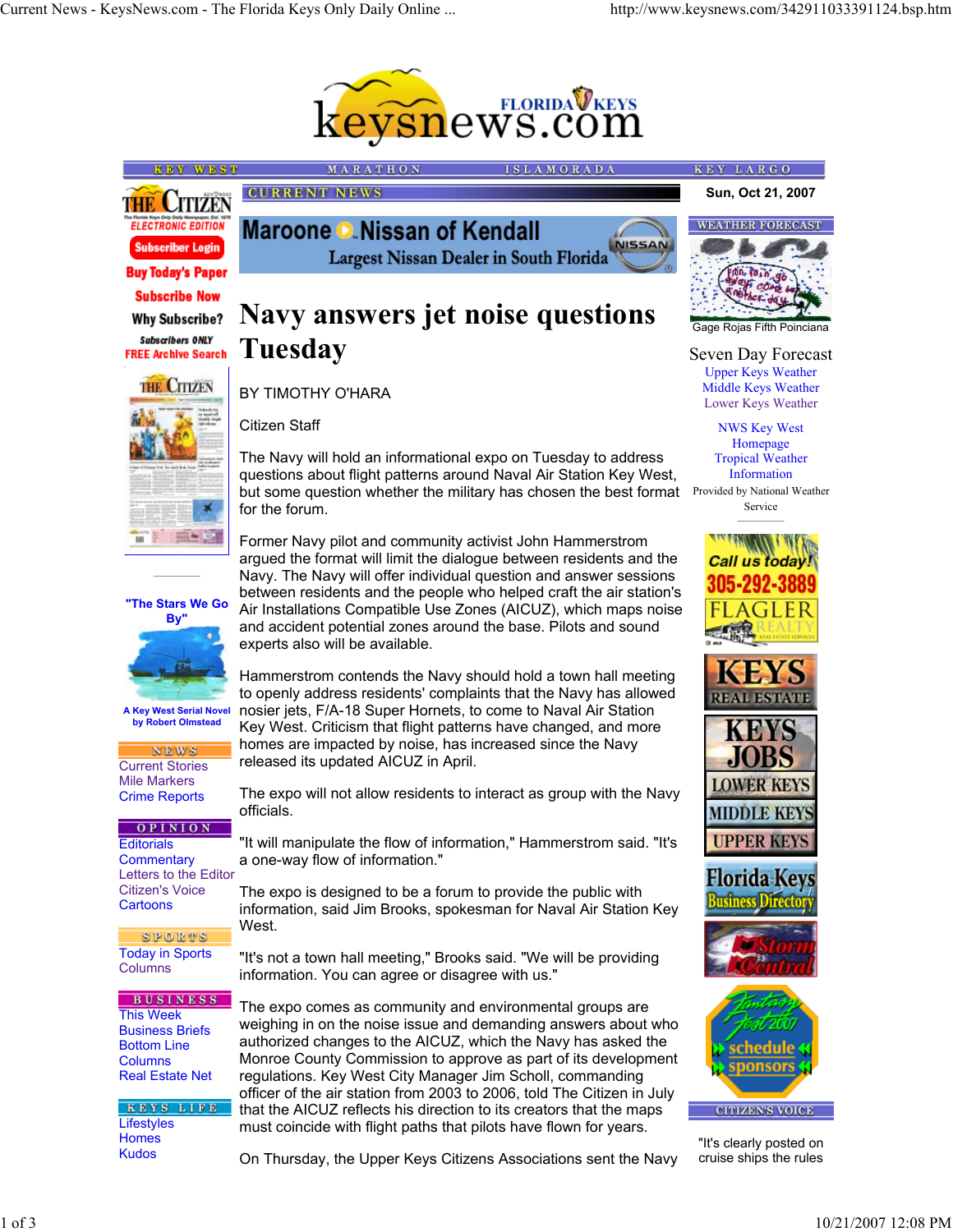**Columns** Announcement **Guidelines** THE ARTS **Features** Columns Theater Reviews **PHOTO GALLERY** View Photos **COLUMNS Business Commentary Entertainment** Keys Life Food Sports OBITUARIES Death Notices **CLASSIFIEDS** View Classifieds Submit Classified Ad **COMMUNITY** Local Links Around the Keys **GOVERNMENT** Local, State & Federal Links **ABOUT US Our History** Our Staff Keys Media Guide Advertising Rates Employment **Opportunities Monroe County Property Transfers** Daily news for Key West and the Florida Keys **Subscriptions** 

a letter stating that "the Navy has not complied and met necessary and required environmental standards, impact and compatibility for the change," and "long established (1950s) communities on South Stock Island have been tremendously more impacted after the change."

"We support our neighbors' claim that without requisite prior public input, the 2007 AICUZ is invalid and that requested documentation provided by the Navy has been found to be less than accurate," said Michael Chenoweth, president of the Upper Keys Citizens Association.

The environmental group Last Stand also has asked questions about the how the changes will be explained. Navy officials addressed the group on Monday.

"What we want is the process to be public," Last Stand board member Dennis Henize said. "We want the county and the Navy to work together to come up with a plan. We have supported no encroachment into the AICUZ."

In July, Monroe County Commissioner Dixie Spehar asked her fellow commissioners to vote on adopting the Navy's updated AICUZ into land planning regulations. The commission balked and wanted more information on how the AICUZ changes were devised. The Navy then agreed to hold a forum and answer questions. Base commander Capt. J.R. Brown is drafting a letter answering questions, and it should be made public by Monday, Brooks said.

The County Commission adopted a previous AICUZ crafted by the Navy in 1977, but not a 2004 update. The Navy updated the maps again in the spring, with the latest version diverting flight paths away from the upscale community of Key Haven, but not the rest of Stock Island. Stock Island residents and others question why flight paths were diverted away from Key Haven, causing pilots to take a sharper turn on their approach to the runway.

The shift removed a swath of land from its previous position in a high-noise zone, which made residential buildings incompatible with Navy operations. Businessman Ed Swift has led an effort to build upscale homes in that area and neighboring Enchanted Island.

Some Stock Island residents believe the shift away from Key Haven, along with the introduction of louder jets at the Navy base, pushed more noise into their neighborhood.

"The people most deeply and unfairly impacted by this are the people who bought in good faith a home outside the published noise zone and now find themselves effectively inside the noise zone as a result of the increased noise of the Super Hornet," Hammerstrom said.



The city of Key West and Monroe County commissions will hold a public workshop on Dec. 5 to discuss adopting land use policies that would limit development in areas in and near the flight paths.

**tohara@keysnews.com**

More News Stories



*Published on Sunday, October 21, 2007*

regarding dumping. Only plastics and one other item... Get the whole story

## THIS DAY IN HISTORY

1909 Dutchy Melbourne, who was serving a 13-year sentence in the state penitentiary, escaped. He... Get the whole story

#### **WEBCAMS IN PARADISE**

**It doesn't get any better than this** Watch the sunset from Mallory Square or enjoy a virtual Margarita at Sloppy Joe's. Check out our Keys Web Cams.

## **SEARCH OUR ARCHIVES**

Search our archives for past stories using keywords, publication date, or author.



#### **KEYS LODGING**

From 5-star resorts to scenic camp ground, you'll find it all in our guide to lodging.





**Check out the Photo Gallery Weekly for New Keys Photos!** Click here to view photos

## VISITING THE KEYS?

Find everything you need to know to plan a Florida Keys vacation - and more

**DINING OUT**